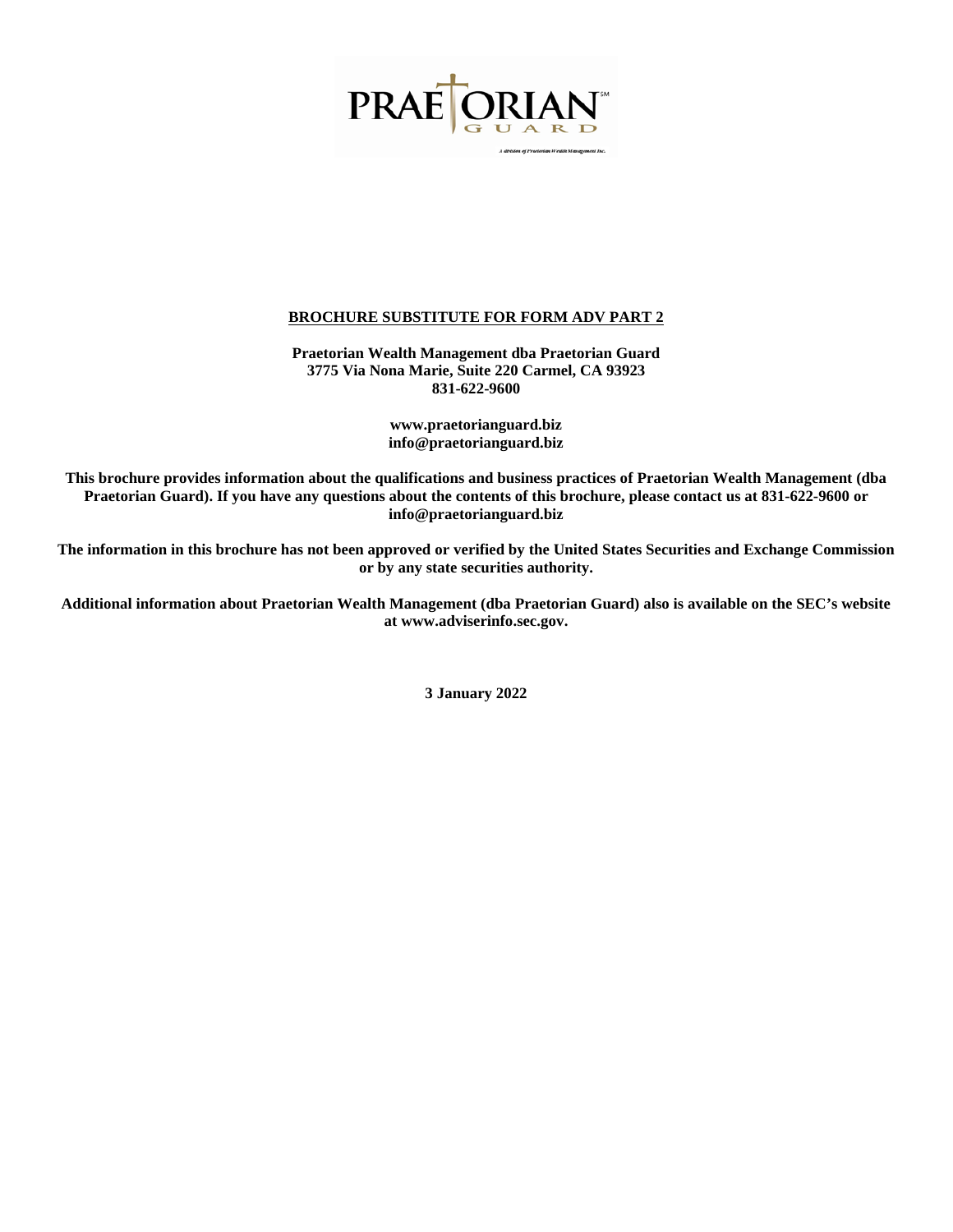Praetorian Wealth Management Inc, SEC File # 801-69431 3 January 2022

| <b>Item Number</b> | <b>Item</b>                                                                        | Page         |
|--------------------|------------------------------------------------------------------------------------|--------------|
| $\mathbf{1}$       | Cover Page and Contact Information                                                 | $\mathbf{1}$ |
| $\mathbf{2}$       | Material Changes Since Last Year                                                   | 3            |
| 3                  | <b>Table of Contents</b>                                                           | 2            |
| $\overline{4}$     | Advisory Business and Assets Under Management                                      | 3            |
| 5                  | Fees and Compensation                                                              | 4            |
| 6                  | Performance Based Fees/Side by Side Management                                     | 5            |
| 7                  | <b>Types of Clients</b>                                                            | 5            |
| 8                  | Methods of Analysis, Investment Strategies and Risk of Loss                        | 5            |
| 9                  | Disciplinary Information                                                           | 6            |
| 10                 | Other Financial Industry Activities or Affiliations                                | 6            |
| 11                 | Code of Ethics, Participation/Interest in Client Transactions and Personal Trading | 6            |
| 12                 | <b>Brokerage Practices</b>                                                         | 6            |
| 13                 | Review of Accounts                                                                 | $\tau$       |
| 14                 | Client Referrals and Other Compensation                                            | 7            |
| 15                 | Custody                                                                            | 7            |
| 16                 | <b>Investment Discretion</b>                                                       | 7            |
| 17                 | <b>Voting Client Securities</b>                                                    | 7            |
| 18                 | <b>Financial Information</b>                                                       | 8            |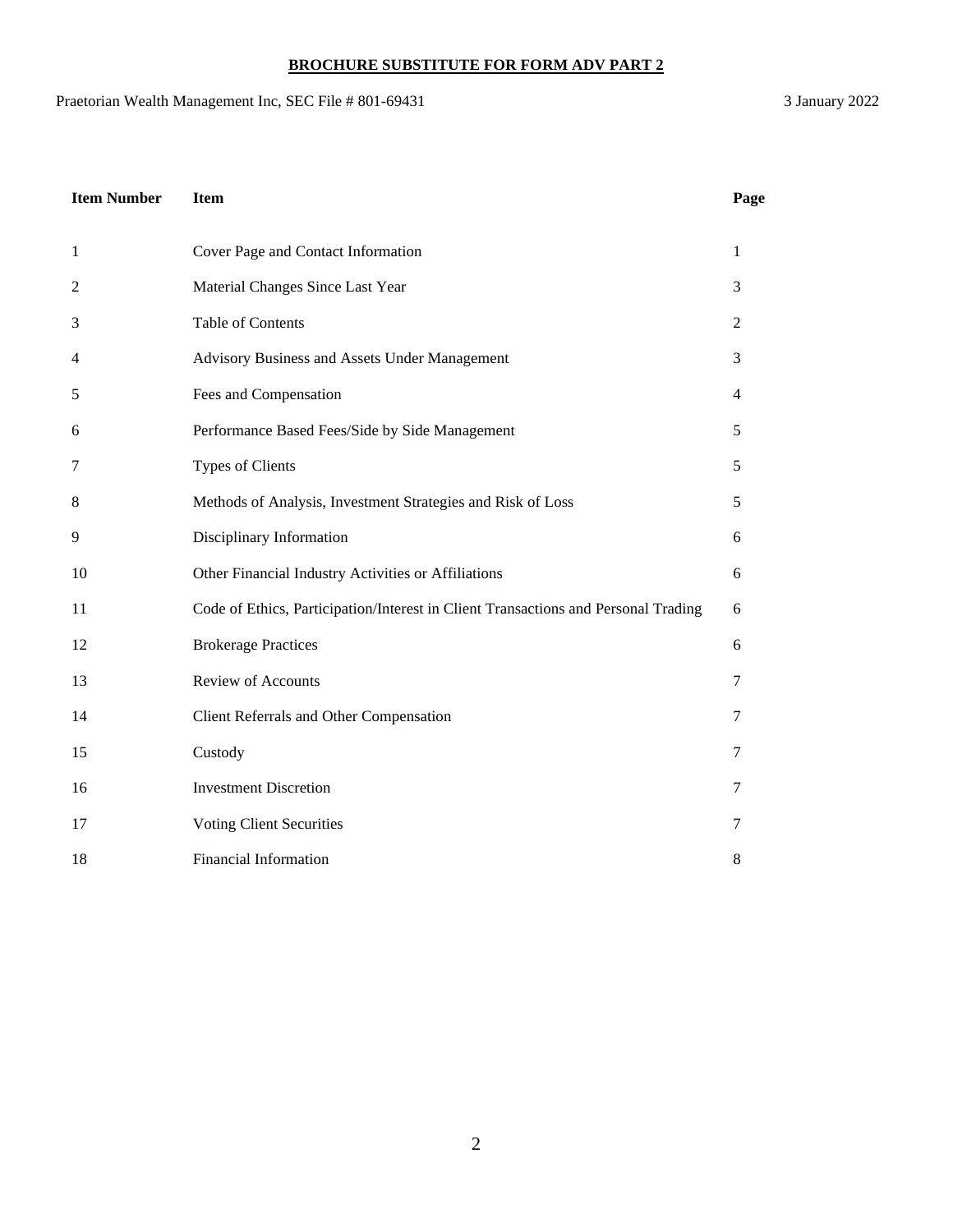Praetorian Wealth Management Inc, SEC File # 801-69431 3 January 2022 **Item #2: Material Changes Since Last Year**

#### **Item #3 Table of Contents**

See page 2.

#### **Item #4: Advisory Business**

Praetorian Wealth Management (hereafter Praetorian Guard) is a comprehensive financial planning firm that provides investment management services as well as financial planning advice to clients on matters not involving securities.

Praetorian Guard manages investment portfolios, on a fully discretionary basis for individuals, trusts and charitable organizations. Each account is managed in accordance with the investment objectives and any restrictions requested by the client and agreed upon in writing by Praetorian Guard prior to account opening/funding.

In addition to portfolio management, Praetorian Guard may offer clients advice and assistance in establishing their investment goals and objectives and asset allocation advice. Our services may include evaluation of the client's personal and financial circumstances, needs and goals, including a review of financial and other assets, income, risk tolerance, tax status and other factors unique to the client.

Praetorian Guard provides financial planning as part of its overall fee. These services can include goal identification and prioritization, cash flow analysis, retirement funding planning, coordination of employee benefits and education funding planning. Clients will sign a separate Consulting Services Agreement before Praetorian Guard begins these services. Additional information can be found in Item #5 Fees and Compensation.

Praetorian Guard will assist small to medium sized businesses establish or improve their 401K plans by performing analysis of the plan structure and making recommendations on plan design changes. Additionally, Praetorian Guard, in conjunction with Vanguard's Retirement Plan Access platform will recommend investment options for a plan.

Praetorian Guard does not provide legal or tax services to its clients.

Praetorian Guard has discretionary management of over \$384,048,054 in assets as of 31 December 2021.

#### **EXECUTIVE OFFICERS AND INVESTMENT PROFESSIONALS**

**Richard A. Hewitt.** Mr. Hewitt co-founded Praetorian Guard in July 2008 and is one of the firm's principal owners. Prior to that, he was a Managing Director of Centurion Alliance, Inc from August 2004 to June 2008, primarily building that firm's Private Client Group. He was appointed Chief Compliance Officer in August 2007. Mr. Hewitt completed more than 20 years of active military service with the United States Army. His last appointment was as Director of the Economics Program at the United States Military Academy at West Point. He is a 1984 graduate of West Point, where he earned a Bachelor of Science degree in Economics. He was awarded an MBA (Finance and Statistics) from the University of Chicago Booth School of Business in 1994 and an MS with honors in Financial Planning from The College for Financial Planning in 2003. Mr. Hewitt became a Certified Financial Planner ™ in 1996 and was born in 1962.

Jerome M. Ledzinski II. Mr. Ledzinski co-founded Praetorian Guard in July 2008 and is one of the firm's principal owners. Prior to that, he was a Managing Director of Centurion Alliance, Inc from August 2004 to June 2008, with assignments as Corporate Controller and Director of Business Operations. Mr. Ledzinski is a 1995 graduate of the United States Air Force Academy with a Bachelor of Science degree in Management and he holds a Series 65 license. Mr. Ledzinski was born in 1973.

**Joseph P. Clark**. Mr. Clark joined Praetorian Guard in May 2010 as the Director, Mid-Atlantic Region and was subsequently promoted to Director, Eastern United States in August 2013. Prior to joining the firm, Joe held a variety of positions of increasing responsibility during a career in the United States Army as both a field artillery officer and comptroller, culminating as the Acting Chief of Budget Integration and the Senior Contingency Operations Budget Officer in the Office of the Assistant Secretary of the Army (Financial Management & Comptroller). Mr. Clark has a Bachelor of Science from the United States Military Academy (1991) where he majored in management and an MBA in finance from the University of Southern California's Marshall School of Business in 2001. Joe has been a Certified Financial Planner TM since 2004. Mr. Clark was born in 1968.

**Marc A. Wehmeyer.** Mr. Wehmeyer joined Praetorian Guard in August 2013 as the Director, Mid-Atlantic Region. Before joining Praetorian Guard, Marc held a variety of positions during a career on active duty in the United States Army as both an aviation officer and strategist. Marc earned a Bachelor of Science from the United States Military Academy (1993) and a Master in Public Affairs from the Princeton School of Public and International Affairs. Marc holds a Series 65 license and earned his Certified Financial Planner TM designation in December 2015. He was born in 1970.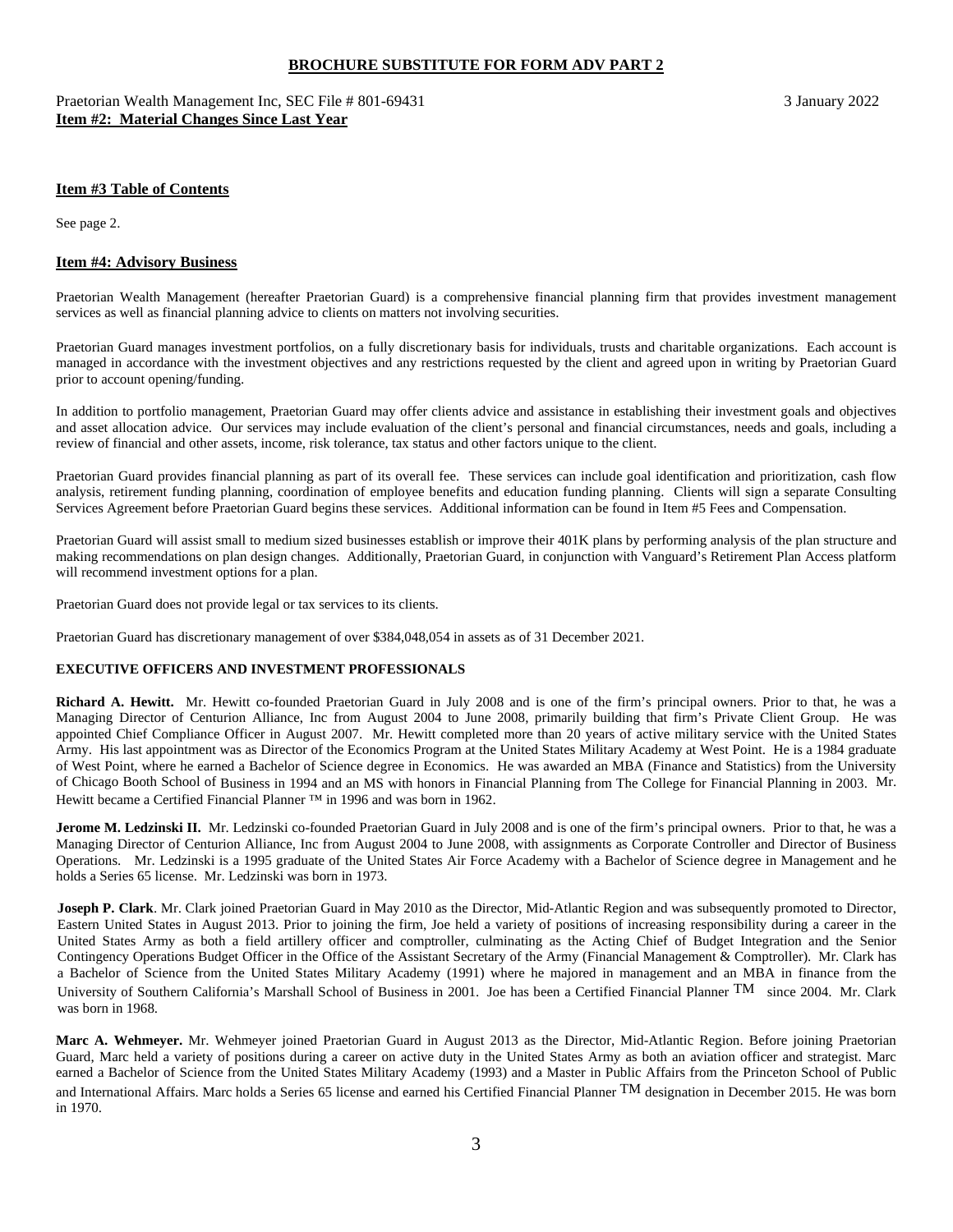Praetorian Wealth Management Inc, SEC File # 801-69431 3 January 2022

**Anthony B. Wall.** Mr. Wall joined Praetorian Guard in August 2015 as the Director, Retirement Services. Before joining our firm, Anthony served several years on active duty in the United States Army as a field artillery officer, graduated from Columbia Business School earning an MBA and worked both in Investment Banking as well as a senior financial officer with the World Bank. Anthony holds a Series 65 license and earned his Chartered Retirement Plan Specialist (CRPS ®) designation in November 2015. He was born in 1969.

**Heidi T. Ketchum.** Mrs. Ketchum joined Praetorian Guard in August 2017 as the Director of Operations, following a 20 plus year career in Operations Leadership. She started as a Transportation Officer in the Army and then moved into roles of increasing responsibility in the healthcare and technology sectors. Heidi's most recent role was supporting Global Transportation and Distribution at Facebook. Mrs. Ketchum has a Bachelor of Science from the United States Military Academy (1995) where she majored in Operations Research Systems Analysis and an MBA from University of Tennessee (2013) with a concentration in Logistics and Strategic Leadership. Heidi holds a Series 65 license and was born in 1972.

**Drew W. Nelson.** Mr. Nelson joined Praetorian Guard in September 2020 as an Analyst. Prior to joining the firm, he worked as a Financial Analyst in the construction and healthcare industries. Mr. Nelson earned a Bachelor of Arts degree in Business Administration, concentrating in Finance, from Dominican University of California. He then obtained a Master of Science degree in Management and Finance from the Durham University Business School in England, where he graduated with the UK's highest academic honors of Distinction. He currently holds a Series 65 license and is enrolled in the CFPTM certification course. Mr. Nelson was born in 1995 and resides in Salinas, California.

**Supervision:** Each of Praetorian Guard's Investment Professionals is supervised by Richard A. Hewitt, President and Chief Compliance Officer. The location is the Corporate Offices located at 3775 Via Nona Marie, Suite 220, Carmel, CA 93923, 831-622-9600. Investment recommendations are supervised and monitored during their development and prior to the Investment Policy Statement being signed by the client and Mr. Hewitt. Financial Planning recommendations are presented, discussed and agreed upon based on the Investment Professional's analysis and the combined efforts of the individual and Mr. Hewitt. Finally, all trading in client accounts originates from the Carmel, California office and only the firm's principal owners and the Director of Operations have trading authority on client accounts with Pershing Advisor Solutions. Mr. Jerry Ledzinski, II supervises and monitors accounting, expenses and areas related to client/prospect interaction.

## **Item #5: Fees and Compensation**

Except as set forth below, Praetorian Guard charges fees based on the value of client assets that we directly manage. Our fees are payable quarterly in advance and are calculated based on the market value of an account's assets on the last business day of the previous calendar quarter.

Clients receive customized comprehensive financial advisory services, including on-going financial planning and investment management. Our fees are charged at the following annual rates, based upon the total amount of assets upon which Praetorian Guard is directly managing:

| Annual Bill Rate |
|------------------|
| 1.50%            |
| 1.25%            |
| 1.00%            |
|                  |

Praetorian Guard has established a minimum client fee of \$1,000 per quarter per client relationship (which will cover ALL client accounts that Praetorian Guard has discretionary investment management over and are custodied at Pershing Advisor Solutions, Pacific Premier Trust and/or 401K/529 providers).

Custody charges assessed by the client's custodian or broker-dealer are paid by the client to the custodian or broker-dealer and are not included in Praetorian Guard's fees and do not accrue to Praetorian Guard or its employees.

In selected client relationships Praetorian Guard will provide investment guidance and monitoring for client 401K plans and/or 529 accounts at a reduced fee rate of 0.50% annually (billed quarterly) if agreed upon in writing prior to account opening/funding. In these circumstances, the fee for this service will be billed to another of the client's accounts custodied with Pershing Advisor Solutions.

Fee reductions or waivers are available to Praetorian Guard personnel and their family members. Fees are negotiable, at our sole discretion, and may differ from client to client.

We submit our fee invoices to the custodian, and the custodian pays our fee from account assets, unless our contract with the client provides for bills to be sent to and paid by the client or a third-party (and that arrangement is agreed upon in writing at the onset of the relationship). It is possible for clients to request that fees for several accounts be aggregated and billed to a single account at the onset of the relationship.

Client account assets may be invested in certain pooled investment vehicles, including money market and other mutual funds or exchange traded funds (ETFs). Assets invested in funds normally are subject to investment management and other fees and expenses that are paid by the fund but ultimately by the fund investors. Such fund-level fees and expenses are in addition to the management fees clients pay to Praetorian Guard on the same assets.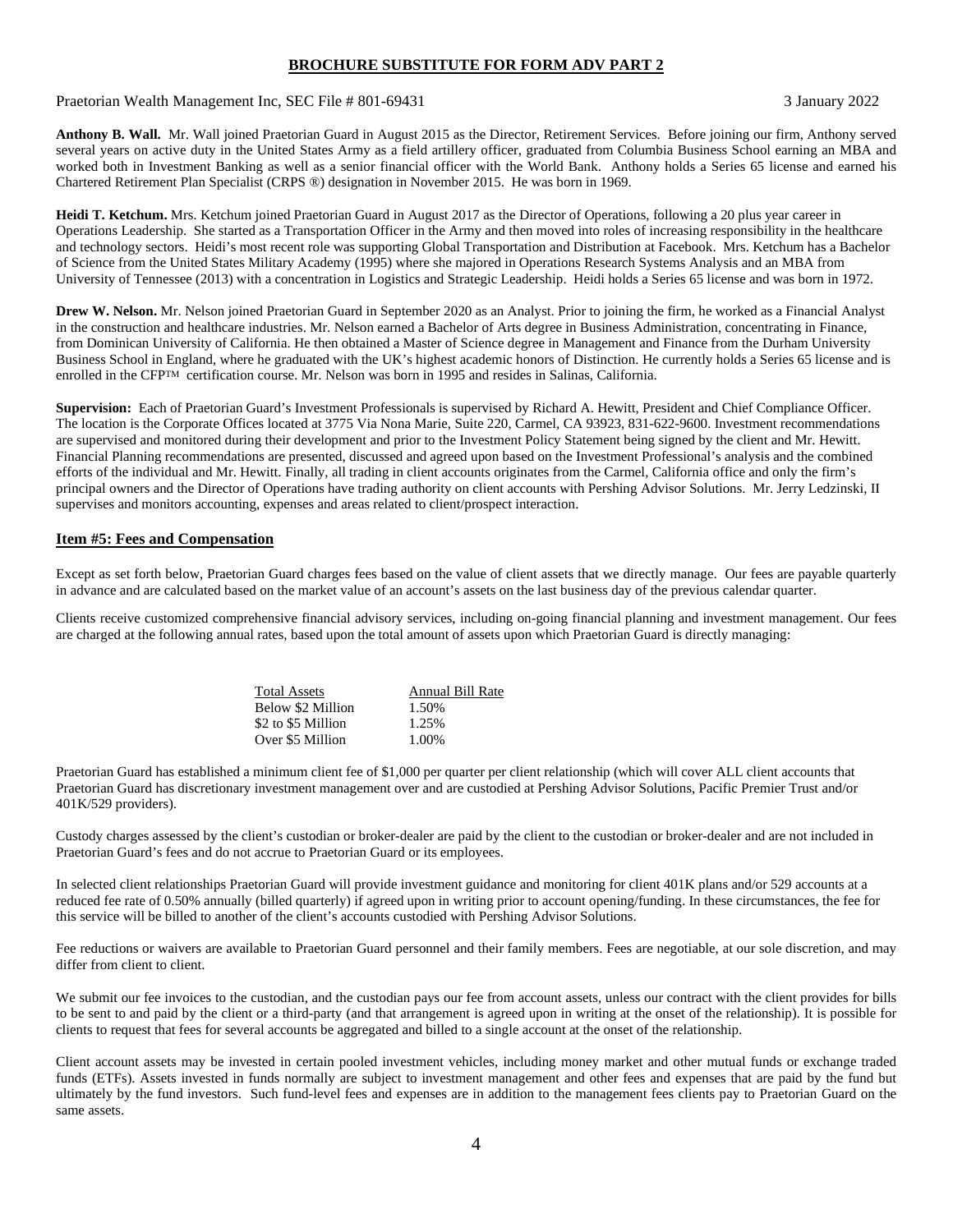Praetorian Wealth Management Inc, SEC File # 801-69431 3 January 2022

Praetorian Guard will custody and place trade orders on client assets with Pershing Advisor Solutions or Pacific Premier Trust Company. Praetorian Guard's advisory fee an asset-based fee and the client pays separately for custodial services and other transaction charges (if any), incurred in managing the account.

Certain investment strategies used by Praetorian Guard in managing client accounts may result in account assets being held in cash or cash equivalents. Praetorian Guard includes cash balances in determining the total value of account assets for purposes of calculating its management fees.

Clients may terminate Praetorian Guard's services at any time by giving written notice to Praetorian Guard at our corporate offices: 3775 Via Nona Marie, Suite 220, Carmel, CA 93923. If an account is to be liquidated on termination, payment of proceeds may be delayed for the period of time required to affect an orderly liquidation of account assets. There will be no refund of prepaid quarterly fees if services are terminated during a calendar quarter, whether by Praetorian Guard or the client.

Praetorian Guard and its employees do not receive or accept direct compensation (commissions, 12-b (1) fees or other fees) for the recommendation or sale of any securities or other investment products from brokerage firms or mutual fund providers.

Clients may be able to obtain similar services at a lower cost from other investment advisors.

Fees for 401K plans through the Praetorian Guard's Retirement Services will be negotiated in partnership with Vanguard and may include a thirdparty administrator fee paid to an outside, non-associated firm. Generally, the all in fees for 401K plans Praetorian Guard helps to establish or improve will be 1.00% annually or less and Praetorian Guard's advisor fee will be a portion of this total fee, not in addition to it.

### **Item #6: Performance Based Fees and Side by Side Management**

Praetorian Guard does not offer a performance-based pricing option nor do its personnel accept transaction based commissions. Commissions, when charged, are charged by the custodian and accrue to that custodian, not Praetorian Guard or its employees.

## **Item #7: Types of Clients**

Praetorian Guard's typical client is an individual/family, trust, qualified retirement account, charitable account or custodial account for minors who have not yet attained majority age.

Praetorian Guard provides financial planning and investment management and has a stated minimum of \$2 million in net worth and/or \$1 million in investable assets. We retain the right to waive those minimums in our sole discretion. Exceptions may be made under certain circumstances, e.g., for related accounts and for the accounts of Praetorian Guard personnel and their family members. In addition, each client must establish an account or accounts with a custodian *not affiliated* with Praetorian Guard and provide authorization for Praetorian Guard to exercise investment discretion over that account or accounts.

Under certain circumstances, Praetorian Guard will, for an additional fee, serve as trustee for a client account(s). In this arrangement, Praetorian Guard will require the client/grantor of the trust to maintain custody of the assets at an unaffiliated, independent custodian. Praetorian Guard does not keep custody of client assets and will remove check writing authorization on the account(s) prior to assuming trustee duties. Additionally, Praetorian Guard will engage a qualified CPA firm to conduct an annual, unannounced inspection of those accounts to ensure compliance with appropriate rules and regulations and the cost of this inspection will be borne by the client.

Unless Praetorian Guard otherwise agrees in writing, Praetorian Guard will not advise or take any action on behalf of clients in any legal proceedings, including bankruptcies or class actions, involving securities held in or formerly held in the Portfolio or the issuers of those securities.

Praetorian Guard's Retirement Services Division serves small and medium sized businesses with 401K retirement plan solutions in conjunction with the Vanguard Retirement Plan Access platform. Praetorian Guard works with Vanguard and the company leadership to develop 401K plan options and all 401K accounts are custodied with Vanguard. In some relationships, Praetorian Guard may engage an independent Third-party Administrator/Plan Design firm in order to provide the optimal recommendation to the client.

### **Item #8: Methods of Analysis, Investment Strategies and Risk of Loss**

Praetorian Guard's analysis of securities includes fundamental analysis whereby underlying economic factors drive the intrinsic value of the stock market, economic sectors and various industries. Examples of these would include current and expected rates of inflation, economic growth or interest rates.

Praetorian Guard also uses cyclical analysis to determine where in the business cycle the economy currently is and where we expect it to go in future period(s).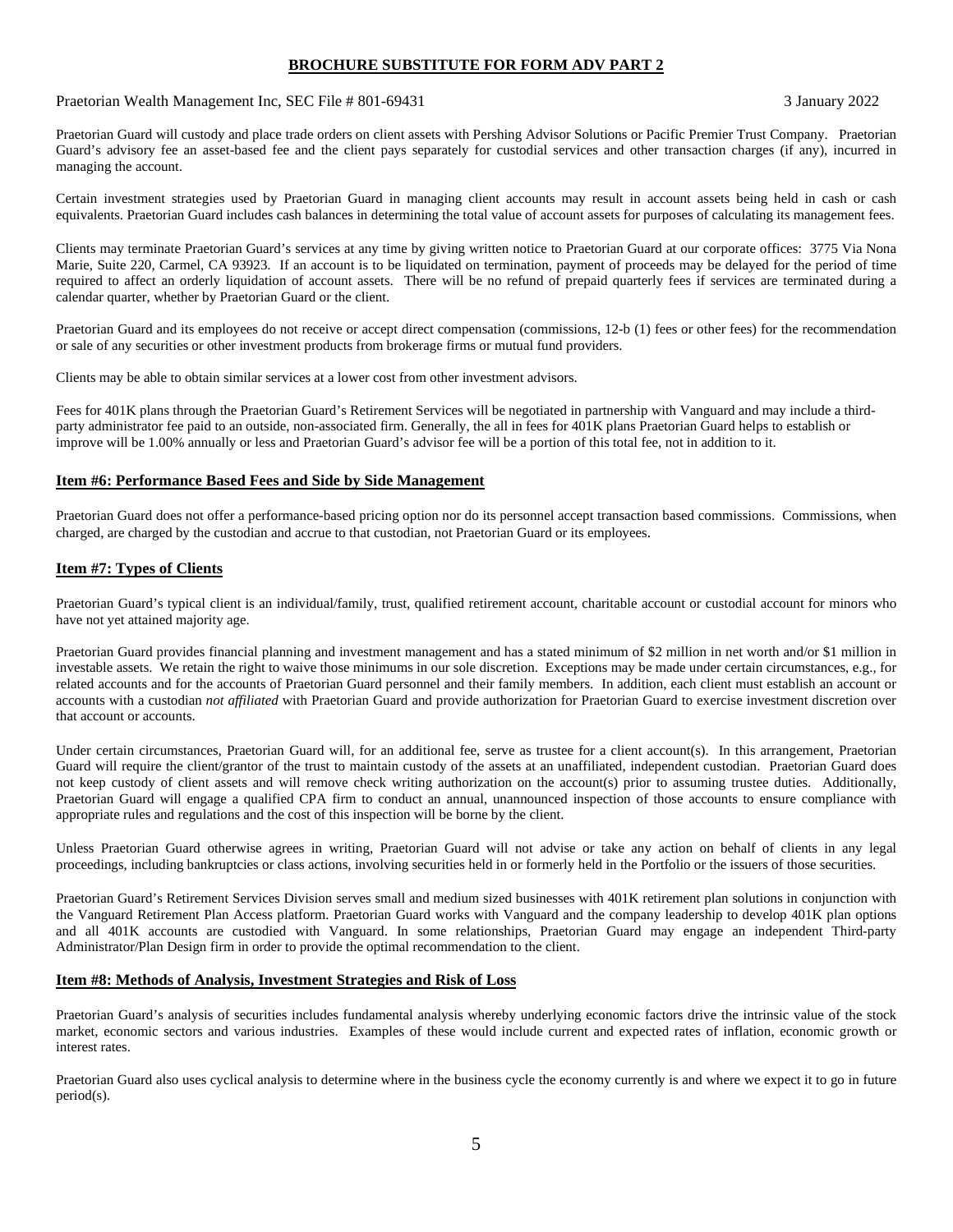Praetorian Wealth Management Inc, SEC File # 801-69431 3 January 2022

Praetorian Guard employs investment strategies built around three conventional asset classes: equity, fixed income and cash management. In addition, we may (with client concurrence), employ private placement bonds and trust deeds in order to broaden our asset class options. We do not receive any compensation from the issuer or other party when recommending these investment options.

Investment risk is inherent in any investment strategy and different securities will have unique risks associated with them. There is no guarantee that Praetorian Guard's services will be profitable, meet client goals or objectives or protect clients against losses.

#### **Item # 9: Disciplinary Information**

None

#### **Item # 10: Other Financial Industry Activities or Affiliations**

Praetorian Guard does not have any applications pending to register as a broker dealer, a futures commission merchant, commodity pool operator or commodity trading adviser. Additionally, it does NOT sell products or services other than investment advice and management to clients nor is the principal business of the firm some activity other than providing investment and financial planning advice.

Praetorian Guard may recommend that clients engage tax preparers in their local area, attorneys for estate planning services or insurance specialists based upon Praetorian Guard's analysis of each client's situation, needs and objectives. Neither Praetorian Guard nor any of its employees receive any referral fee or other form of compensation for such referrals. Praetorian Guard's Chief Compliance Officer, Richard A. Hewitt, is available to address any questions that a client or prospective client may have regarding this information.

Praetorian Guard, nor any related person, is not a general partner in any partnership in which clients are recommended to invest.

#### **Item # 11: Code of Ethics, Participation/Interest in Client Transactions and Personal Trading**

Praetorian Guard is committed to maintaining the highest legal and ethical standards in the conduct of our business. We have built our reputation on client trust and confidence in our professional abilities and our integrity. As fiduciaries, we place our clients' interests above our own. Meeting this commitment is the responsibility of Praetorian Guard and each of our employees.

In accordance with Section 204-A of the Investment Advisors Act of 1940, Praetorian Guard maintains and administers policies that we believe are reasonably designed to protect non-public information of our clients.

Praetorian Guard's personnel may invest in the same or similar investments as our clients, and in some cases have business dealings with clients and/or family members (who may or may not be clients of Praetorian Guard). These business arrangements may create a possible conflict of interest situation and as such should be considered. These dealings have included referrals, without compensation, to Certified Public Accountants who are clients, clients with a minority ownership in Praetorian Wealth Management, Inc. and recommendations, without compensation, by Praetorian Guard to use insurance providers with whom Praetorian Guard has a client relationship within the insurance firm when our analysis indicates that a client(s) may need additional risk management tools as part of their financial plan. All clients are treated the same regardless of any other factor(s). Praetorian Guard's Chief Compliance Officer, Richard A. Hewitt, is available to address any questions that a client or prospective client may have regarding this information.

Praetorian Guard's personnel may donate time and energy in service to charitable and/or non-profit organizations and activities and thus a possible conflict of interest could be created by the interaction of the employee's time allocated to Praetorian Guard business activity and service/charity endeavors. Praetorian Guard will attempt to resolve any conflict of interest in a manner that is fair to all our clients.

Employee (and related persons) transactions are reviewed monthly and cleared when necessary by the Chief Compliance Officer. No Praetorian Guard employee recommends securities for client accounts in which Praetorian Guard or its employees have a material financial interest.

#### **Item # 12: Brokerage Practices**

Praetorian Guard generally has full discretionary authority, without consulting with its client on a transaction-by-transaction basis, to manage the client's account, including the power to decide

- (a) which securities or other investment products to buy, sell or hold for a client's account.
- (b) the amounts of and prices at which such securities or other investments will be bought, sold or held.

(c) the broker-dealer or other intermediary which will be used to effect transactions for clients' accounts, subject to the investment objectives and any restrictions or directions specified by the client and accepted by Praetorian Guard in writing.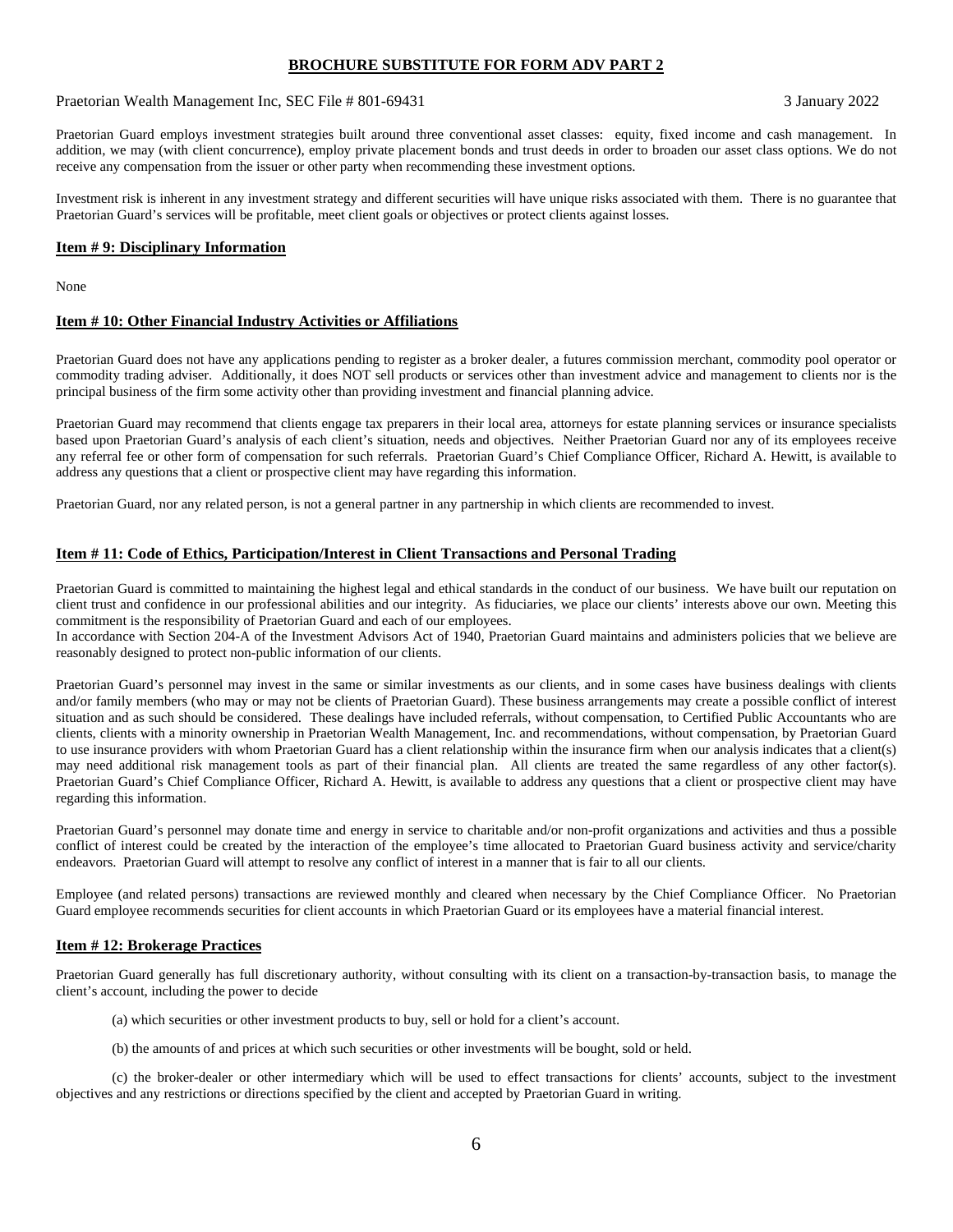#### Praetorian Wealth Management Inc, SEC File # 801-69431 3 January 2022

Praetorian Guard will always recommend an unaffiliated broker-dealer where clients may establish accounts to be managed by Praetorian Guard and place custody of account assets. In recommending these broker-dealers, Praetorian Guard takes into account the range and quality of services provided by the broker-dealer to the client and to Praetorian Guard in its capacity as discretionary investment manager for the client's account, including, but not limited to, the broker-dealer's computer software and support systems that enable Praetorian Guard to access on-line account information, generate account statements and reports and place orders to buy or sell securities for the account.

Praetorian Guard does not as a matter of routine practice aggregate all client trades but does attempt to submit trades for similar securities for clients at the same time so that prices paid or received are similar.

## **Item # 13: Review of Accounts**

Praetorian Guard's investment professionals oversee portfolio operations, trading, financial planning, and compliance. Research is conducted inhouse and obtained from third-party providers and Pershing Advisor Solutions. Praetorian Guard's Portfolio Management team includes its President/Chief Compliance Officer and Directors. Account reviews are conducted on a monthly basis based upon the account's inception date so that each account is reviewed annually at a minimum.

More frequent reviews may be conducted as appropriate based on several factors such as economic developments, securities market trends, changes in federal or applicable state tax law, changes in assumptions regarding the client's exposure to country, regional or industry risks and the effect of company specific news on the client's portfolio holdings or investment strategy. Account reviews may also be prompted by Praetorian Guard's notification of significant changes in a client's own circumstances that may impact the client's individual investment objectives, financial goals, needs or risk tolerance.

Praetorian Guard provides semi-annual (as of June  $30<sup>th</sup>$ ) and annual (as of December  $31<sup>st</sup>$ ) written reports to all clients. These reports show account performance as well as investment and cash held as of the date of report preparation. Each client receives monthly (Pershing Advisor Solutions) or quarterly (Pacific Premier Trust) account statements from the independent account custodian showing all activity during the reporting period, including transactions and account holdings as well as the deduction of any fees, expenses, or other charges from the account. It is the responsibility of the client to review these account statements and bring to Praetorian Guard's AND the custodian's attention any discrepancies, errors or issues in a timely manner. Be aware that there may be small variances between the reports due to the posting of dividends, deposits or interest. Clients may access their account(s) directly online at secure websites provided and maintained by the custodian. Contact Praetorian Guard at 831-622-9600 if you need assistance in accessing your account(s) online.

### **Item #14. Client Referrals and Other Compensation**

None.

### **Item #15. Custody**

Praetorian Guard does not hold physical custody of any client assets. We employ independent, third-party custodians (Pershing Advisor Solutions and Pacific Premier Trust). In a few cases, clients will self-custody assets which are part of their overall portfolio of assets. Clients receive account statements directly from these custodians and clients should carefully compare the statements provided by us with those of the custodian.

In most situations, clients have the option of receiving paper or electronically delivered statements and trade confirmations.

### **Item # 16: Investment Discretion**

Praetorian Guard manages investment portfolios on a fully discretionary basis for individuals, trusts, corporations and charitable organizations. Each account is managed in accordance with the investment objectives and any restrictions requested by the client and agreed upon in writing by Praetorian Guard prior to account opening/funding. Prior to assuming discretionary authority, Praetorian Guard and the client(s) will execute an Investment Management Contract formally giving Praetorian Guard this authority.

Praetorian Guard does NOT have investment discretion on 401K accounts that are on the Vanguard Retirement Plan Access platform. Praetorian Guard does select the investment options available for a 401K plan, to include the default investment option.

### **Item # 17: Voting Client Securities**

Praetorian Guard normally votes its proxy ballots with management's recommendations. Copies of all proxy votes are maintained in our files.

At account opening, clients will have the opportunity to select from the following options regarding Proxy Voting Authorization at Pershing Advisor Solutions:

The client receives and votes all proxies.